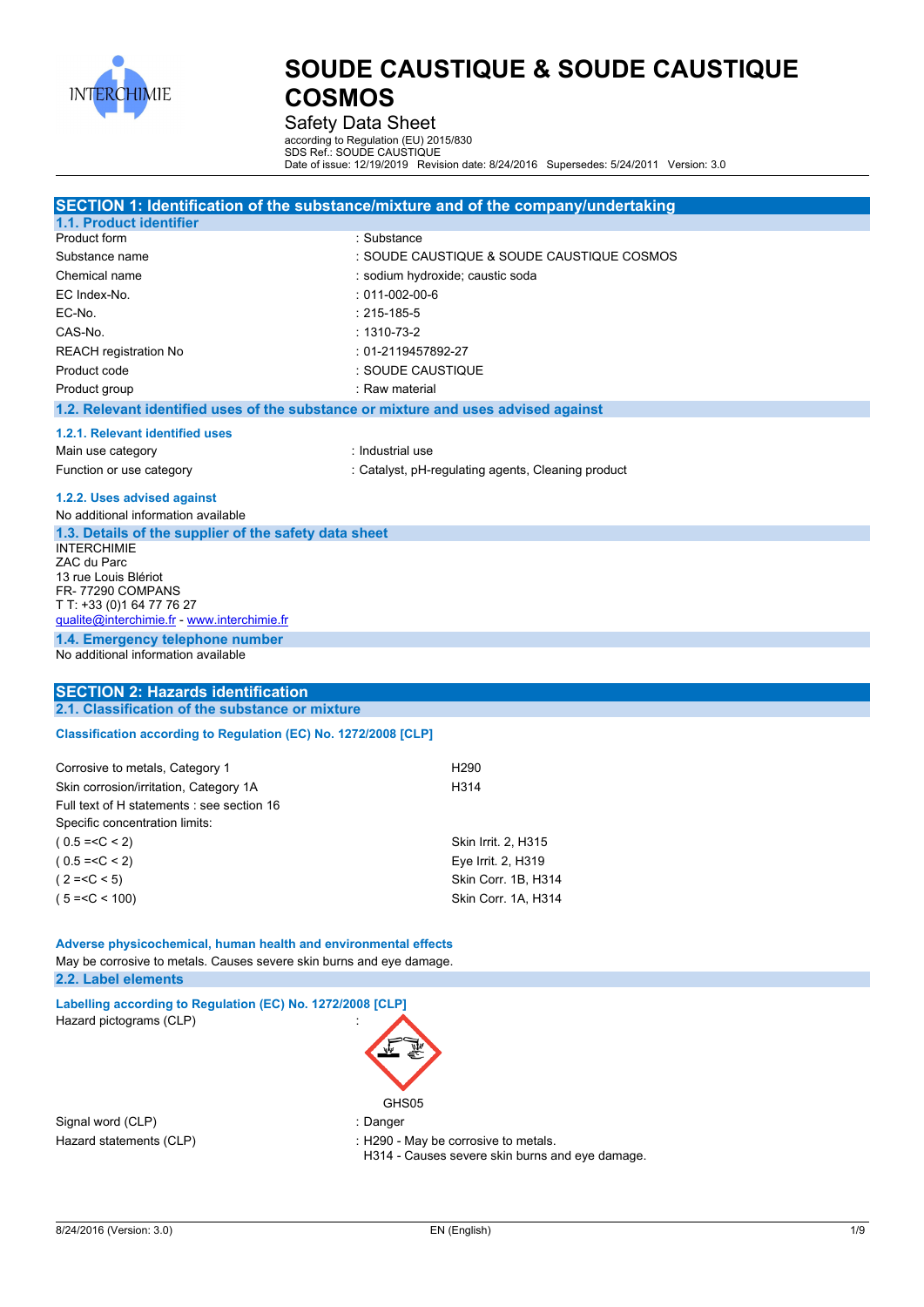Safety Data Sheet

according to Regulation (EU) 2015/830

| Precautionary statements (CLP) | : P260 - Do not breathe dust, fume, gas, mist, spray, vapours.<br>P280 - Wear protective gloves, protective clothing, eye protection, face protection.<br>P303+P361+P353 - IF ON SKIN (or hair): Take off immediately all contaminated clothing.<br>Rinse skin with water/shower.<br>P305+P351+P338 - IF IN EYES: Rinse cautiously with water for several minutes. Remove<br>contact lenses, if present and easy to do. Continue rinsing. |
|--------------------------------|-------------------------------------------------------------------------------------------------------------------------------------------------------------------------------------------------------------------------------------------------------------------------------------------------------------------------------------------------------------------------------------------------------------------------------------------|
|                                | P310 - Immediately call a doctor, a POISON CENTER.                                                                                                                                                                                                                                                                                                                                                                                        |
|                                |                                                                                                                                                                                                                                                                                                                                                                                                                                           |

#### **2.3. Other hazards**

This substance/mixture does not meet the PBT criteria of REACH regulation, annex XIII

This substance/mixture does not meet the vPvB criteria of REACH regulation, annex XIII

| <b>SECTION 3: Composition/information on ingredients</b> |                                                                                                         |               |  |
|----------------------------------------------------------|---------------------------------------------------------------------------------------------------------|---------------|--|
| 3.1. Substances                                          |                                                                                                         |               |  |
| Chemical name                                            | : sodium hydroxide; caustic soda                                                                        |               |  |
| CAS-No.                                                  | $: 1310 - 73 - 2$                                                                                       |               |  |
| EC-No.                                                   | $: 215 - 185 - 5$                                                                                       |               |  |
| EC Index-No.                                             | $: 011 - 002 - 00 - 6$                                                                                  |               |  |
| <b>Name</b>                                              | <b>Product identifier</b>                                                                               | $\frac{9}{6}$ |  |
|                                                          | (CAS-No.) 1310-73-2<br>(EC-No.) 215-185-5<br>(EC Index-No.) 011-002-00-6<br>(REACH-no) 01-2119457892-27 | $>= 99$       |  |

Full text of H-statements: see section 16

### **3.2. Mixtures**

Not applicable

| <b>SECTION 4: First aid measures</b>                             |                                                                                                                                                                                                                                                                |
|------------------------------------------------------------------|----------------------------------------------------------------------------------------------------------------------------------------------------------------------------------------------------------------------------------------------------------------|
| 4.1. Description of first aid measures                           |                                                                                                                                                                                                                                                                |
| First-aid measures general                                       | : Never give anything by mouth to an unconscious person.                                                                                                                                                                                                       |
| First-aid measures after inhalation                              | : Remove person to fresh air and keep comfortable for breathing. Allow affected person to<br>breathe fresh air. Respiratory arrest: artificial respiration or oxygen. Call a physician<br>immediately.                                                         |
| First-aid measures after skin contact                            | : Wash with plenty of water/ Take off immediately all contaminated clothing. Call a<br>physician immediately. Wash contaminated clothing before reuse.                                                                                                         |
| First-aid measures after eye contact                             | : Immediately rinse with water for a prolonged period while holding the eyelids wide open.<br>Remove contact lenses, if present and easy to do. Continue rinsing. Rinse cautiously with<br>water for several minutes. Immediately call a POISON CENTER/doctor. |
| First-aid measures after ingestion                               | : Rinse mouth. Do not induce vomiting. Immediately call a POISON CENTER/doctor. If<br>breathing is difficult, give oxygen.                                                                                                                                     |
| 4.2. Most important symptoms and effects, both acute and delayed |                                                                                                                                                                                                                                                                |
| Symptoms/effects after inhalation                                | : Corrosive to the respiratory tract. Cough. Shortness of breath.                                                                                                                                                                                              |
| Symptoms/effects after skin contact                              | : Burns. Rednesses.                                                                                                                                                                                                                                            |
| Symptoms/effects after eye contact                               | : Serious damage to eyes. Lacrimation. Redness of the eye tissue. Can cause blindness.                                                                                                                                                                         |
| Symptoms/effects after ingestion                                 | : Burns. Swallowing a small quantity of this material will result in serious health hazard.<br>Nausea. Vomiting. May cause gastric irritation. Diarrhoea.                                                                                                      |

**4.3. Indication of any immediate medical attention and special treatment needed** En cas de difficulté d'ouverture des paupières, administer un collyre analgésique (oxybuprocaïne).

| <b>SECTION 5: Firefighting measures</b>                    |                                                                                                               |
|------------------------------------------------------------|---------------------------------------------------------------------------------------------------------------|
| 5.1. Extinguishing media                                   |                                                                                                               |
| Suitable extinguishing media                               | : Making extinguishing agents environment-friendly.                                                           |
| Unsuitable extinguishing media                             | : Do not use extinguishing media containing water.                                                            |
| 5.2. Special hazards arising from the substance or mixture |                                                                                                               |
| Fire hazard                                                | : Non combustible. Not flammable.                                                                             |
| Reactivity in case of fire                                 | : Reacts violently with water. Gives off hydrogen by reaction with metals.                                    |
| 5.3. Advice for firefighters                               |                                                                                                               |
| Firefighting instructions                                  | : Exercise caution when fighting any chemical fire. Use water spray or fog for cooling<br>exposed containers. |
| Protection during firefighting                             | : Do not enter fire area without proper protective equipment, including respiratory protection.               |
| Other information                                          | : Prevent fire fighting water from entering the environment.                                                  |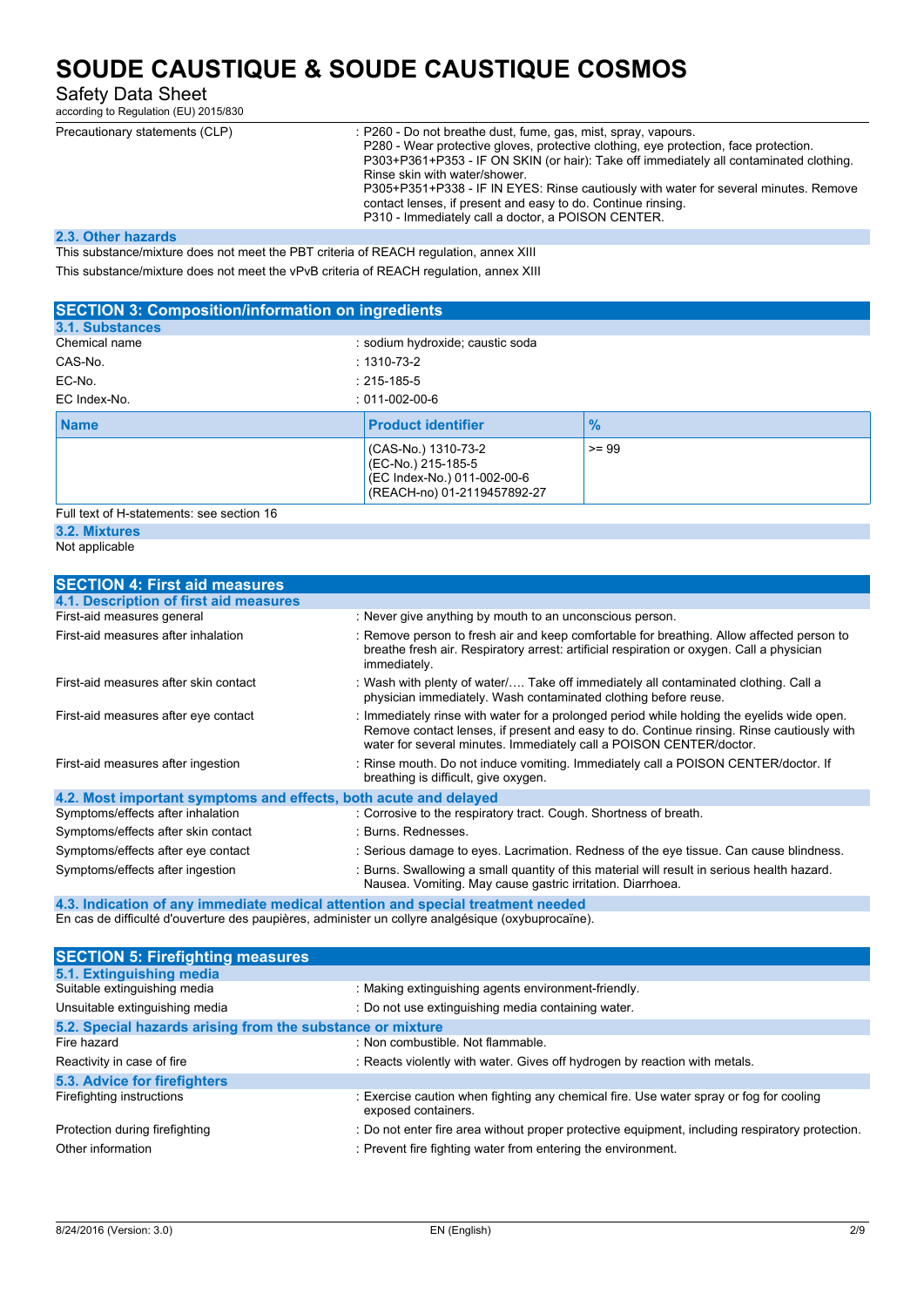Safety Data Sheet

according to Regulation (EU) 2015/830

| <b>SECTION 6: Accidental release measures</b>                                                                                              |                                                                                                                                                                                                                 |  |  |  |
|--------------------------------------------------------------------------------------------------------------------------------------------|-----------------------------------------------------------------------------------------------------------------------------------------------------------------------------------------------------------------|--|--|--|
| 6.1. Personal precautions, protective equipment and emergency procedures                                                                   |                                                                                                                                                                                                                 |  |  |  |
| General measures                                                                                                                           | : Ensure adequate air ventilation. Use protective clothing.                                                                                                                                                     |  |  |  |
| 6.1.1. For non-emergency personnel                                                                                                         |                                                                                                                                                                                                                 |  |  |  |
| Emergency procedures                                                                                                                       | : Ventilate spillage area. Evacuate unnecessary personnel. Do not breathe vapours. Do not<br>breathe dust. Avoid contact with skin and eyes. Take any precaution to avoid mixing with<br>Incompatible products. |  |  |  |
| 6.1.2. For emergency responders                                                                                                            |                                                                                                                                                                                                                 |  |  |  |
| Protective equipment                                                                                                                       | : Do not attempt to take action without suitable protective equipment. For further information<br>refer to section 8: "Exposure controls/personal protection".                                                  |  |  |  |
| <b>6.2. Environmental precautions</b>                                                                                                      |                                                                                                                                                                                                                 |  |  |  |
| Prevent entry to sewers and public waters. Avoid release to the environment. Notify authorities if product enters sewers or public waters. |                                                                                                                                                                                                                 |  |  |  |
| 6.3. Methods and material for containment and cleaning up                                                                                  |                                                                                                                                                                                                                 |  |  |  |
| For containment                                                                                                                            | : Collect spillage.                                                                                                                                                                                             |  |  |  |
| Methods for cleaning up                                                                                                                    | : Mechanically recover the product. Minimise generation of dust.                                                                                                                                                |  |  |  |
| Other information                                                                                                                          | : Dispose of materials or solid residues at an authorized site.                                                                                                                                                 |  |  |  |
|                                                                                                                                            |                                                                                                                                                                                                                 |  |  |  |

**6.4. Reference to other sections** For further information refer to section 8: "Exposure controls/personal protection". For disposal of solid materials or residues refer to section 13 : "Disposal considerations". For further information refer to section 13.

| <b>SECTION 7: Handling and storage</b>                            |                                                                                                                                                                                                                                                                                                                                                                                       |
|-------------------------------------------------------------------|---------------------------------------------------------------------------------------------------------------------------------------------------------------------------------------------------------------------------------------------------------------------------------------------------------------------------------------------------------------------------------------|
| 7.1. Precautions for safe handling                                |                                                                                                                                                                                                                                                                                                                                                                                       |
| Precautions for safe handling                                     | : Ensure good ventilation of the work station. Avoid contact with skin, eyes and clothing.<br>Avoid dust formation. Do not eat, drink or smoke when using this product. Wear personal<br>protective equipment. Do not breathe dust. Emergency eye wash fountains and safety<br>showers should be available in the immediate vicinity of any potential exposure. Reacts<br>with water. |
| Hygiene measures                                                  | : Do not eat, drink or smoke when using this product. Wash hands and other exposed areas<br>with mild soap and water before eating, drinking or smoking and when leaving work.                                                                                                                                                                                                        |
| 7.2. Conditions for safe storage, including any incompatibilities |                                                                                                                                                                                                                                                                                                                                                                                       |
| Storage conditions                                                | : Store in original container. Store in a well-ventilated place. Keep container tightly closed.<br>Keep cool. Protect from moisture.                                                                                                                                                                                                                                                  |
| Incompatible materials                                            | : Metals.                                                                                                                                                                                                                                                                                                                                                                             |
| Packaging materials                                               | : SUITABLE MATERIAL: stainless steel, polypropylene. paper with plastic inner lining.                                                                                                                                                                                                                                                                                                 |
| 7.3. Specific end use(s)                                          |                                                                                                                                                                                                                                                                                                                                                                                       |
| No additional information available                               |                                                                                                                                                                                                                                                                                                                                                                                       |

| <b>SECTION 8: Exposure controls/personal protection</b>         |                                                                                              |
|-----------------------------------------------------------------|----------------------------------------------------------------------------------------------|
| <b>8.1. Control parameters</b>                                  |                                                                                              |
| <b>SOUDE CAUSTIQUE &amp; SOUDE CAUSTIQUE COSMOS (1310-73-2)</b> |                                                                                              |
| <b>Austria - Occupational Exposure Limits</b>                   |                                                                                              |
| $MAK$ (mg/m <sup>3</sup> )                                      | 2 mg/m <sup>3</sup> (einatembare Fraktion)                                                   |
| MAK Short time value (mg/m <sup>3</sup> )                       | 4 mg/m <sup>3</sup> max. 8x5 min./Schicht (einatembare Fraktion) (gemessen als Momentanwert) |
| <b>Czech Republic - Occupational Exposure Limits</b>            |                                                                                              |
| Expoziční limity (PEL) (mg/m <sup>3</sup> )                     | 1 mg/ $m3$                                                                                   |
| Expoziční limity (NPK-P) (mg/m <sup>3</sup> )                   | $2 \text{ mg/m}^3$                                                                           |
| Remark (CZ)                                                     |                                                                                              |
| <b>France - Occupational Exposure Limits</b>                    |                                                                                              |
| $VLE$ (mg/m <sup>3</sup> )                                      | 2 mg/m <sup>3</sup> INRS ED 984                                                              |
| <b>Hungary - Occupational Exposure Limits</b>                   |                                                                                              |
| AK-érték                                                        | $2 \text{ mg/m}^3$                                                                           |
| CK-érték                                                        | $2 \text{ mg/m}^3$                                                                           |
| <b>Ireland - Occupational Exposure Limits</b>                   |                                                                                              |
| OEL (15 min ref) (mg/m3)                                        | $2$ mg/m <sup>3</sup>                                                                        |
| <b>Lithuania - Occupational Exposure Limits</b>                 |                                                                                              |
| $NRV$ (mg/m <sup>3</sup> )                                      | $2 \text{ mg/m}^3$                                                                           |
| 8/24/2016 (Version: 3.0)                                        | 3/9<br>EN (English)                                                                          |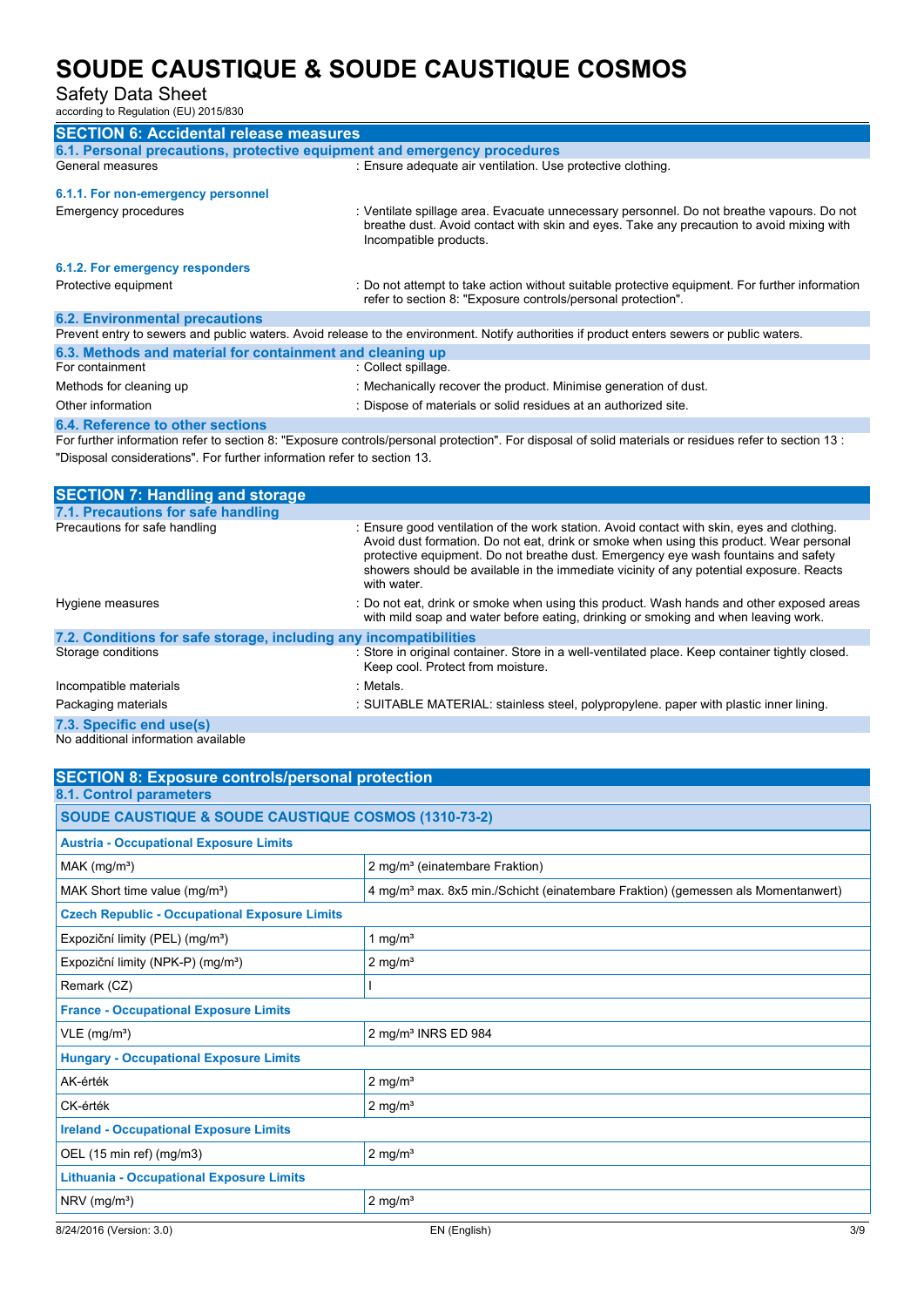### Safety Data Sheet

according to Regulation (EU) 2015/830

| Remark (LT)                                                                                                                        |                         | Û                     |           |  |                 |
|------------------------------------------------------------------------------------------------------------------------------------|-------------------------|-----------------------|-----------|--|-----------------|
| <b>Poland - Occupational Exposure Limits</b>                                                                                       |                         |                       |           |  |                 |
| $NDS$ (mg/m <sup>3</sup> )                                                                                                         | $0.5$ mg/m <sup>3</sup> |                       |           |  |                 |
| NDSCh (mq/m <sup>3</sup> )                                                                                                         |                         | 1 mg/ $m3$            |           |  |                 |
| <b>Slovakia - Occupational Exposure Limits</b>                                                                                     |                         |                       |           |  |                 |
| NPHV (priemerná) (mg/m <sup>3</sup> )                                                                                              |                         | $2 \text{ mg/m}^3$    |           |  |                 |
| <b>Spain - Occupational Exposure Limits</b>                                                                                        |                         |                       |           |  |                 |
| VLA-EC (mg/m <sup>3</sup> )                                                                                                        | $2$ mg/m <sup>3</sup>   |                       |           |  |                 |
| <b>Sweden - Occupational Exposure Limits</b>                                                                                       |                         |                       |           |  |                 |
| nivågränsvärde (NVG) (mg/m <sup>3</sup> )                                                                                          |                         | 1 mg/ $m3$            |           |  |                 |
| takgränsvärde (TGV) (mg/m <sup>3</sup> )                                                                                           |                         | $2$ mg/m <sup>3</sup> |           |  |                 |
| Anmärkning (SE)                                                                                                                    |                         | inhalable dust        |           |  |                 |
| <b>United Kingdom - Occupational Exposure Limits</b>                                                                               |                         |                       |           |  |                 |
| WEL STEL (mg/m <sup>3</sup> )                                                                                                      |                         | $2$ mg/m <sup>3</sup> |           |  |                 |
| <b>Norway - Occupational Exposure Limits</b>                                                                                       |                         |                       |           |  |                 |
| Grenseverdier (Takverdi) (mg/m <sup>3</sup> )                                                                                      |                         | $2 \text{ mg/m}^3$    |           |  |                 |
| <b>Switzerland - Occupational Exposure Limits</b>                                                                                  |                         |                       |           |  |                 |
| $MAK$ (mg/m <sup>3</sup> )                                                                                                         |                         | $2 \text{ mg/m}^3$    |           |  |                 |
| KZGW (mg/m <sup>3</sup> )                                                                                                          |                         | $2$ mg/m <sup>3</sup> |           |  |                 |
| Remark                                                                                                                             |                         | (einatembarer Staub)  |           |  |                 |
| <b>USA - ACGIH - Occupational Exposure Limits</b>                                                                                  |                         |                       |           |  |                 |
| $2$ mg/m <sup>3</sup><br>ACGIH Ceiling (mg/m <sup>3</sup> )                                                                        |                         |                       |           |  |                 |
| SOUDE CAUSTIQUE & SOUDE CAUSTIQUE COSMOS (1310-73-2)                                                                               |                         |                       |           |  |                 |
| <b>DNEL/DMEL (Workers)</b>                                                                                                         |                         |                       |           |  |                 |
| Long-term - systemic effects, inhalation                                                                                           | 1 mg/ $m3$              |                       |           |  |                 |
| 8.2. Exposure controls<br>Appropriate engineering controls:                                                                        |                         |                       |           |  |                 |
| Ensure good ventilation of the work station. Ensure exposure is below occupational exposure limits (where available).              |                         |                       |           |  |                 |
| Materials for protective clothing:                                                                                                 |                         |                       |           |  |                 |
| neoprene. PVC                                                                                                                      |                         |                       |           |  |                 |
| Hand protection:                                                                                                                   |                         |                       |           |  |                 |
| Protective gloves. Polyvinylchloride (PVC). Hydrogenated Nitrile -Butadiene rubber (HNBR). Butyl rubber (IIR). Natural rubber (NR) |                         |                       |           |  |                 |
| Eye protection:                                                                                                                    |                         |                       |           |  |                 |
| Safety glasses. Emergency eye wash fountains should be available in the immediate vicinity of any potential exposure.              |                         |                       |           |  |                 |
| Skin and body protection:                                                                                                          |                         |                       |           |  |                 |
| Wear suitable protective clothing                                                                                                  |                         |                       |           |  |                 |
| <b>Respiratory protection:</b>                                                                                                     |                         |                       |           |  |                 |
| In case of insufficient ventilation, wear suitable respiratory equipment                                                           |                         |                       |           |  |                 |
| <b>Device</b>                                                                                                                      | <b>Filter type</b>      |                       | Condition |  | <b>Standard</b> |
|                                                                                                                                    | Type P2                 |                       |           |  |                 |
| Environmental exposure controls:                                                                                                   |                         |                       |           |  |                 |

Avoid release to the environment.

| <b>SECTION 9: Physical and chemical properties</b>         |              |     |
|------------------------------------------------------------|--------------|-----|
| 9.1. Information on basic physical and chemical properties |              |     |
| Physical state                                             | : Solid      |     |
| 8/24/2016 (Version: 3.0)                                   | EN (English) | 4/9 |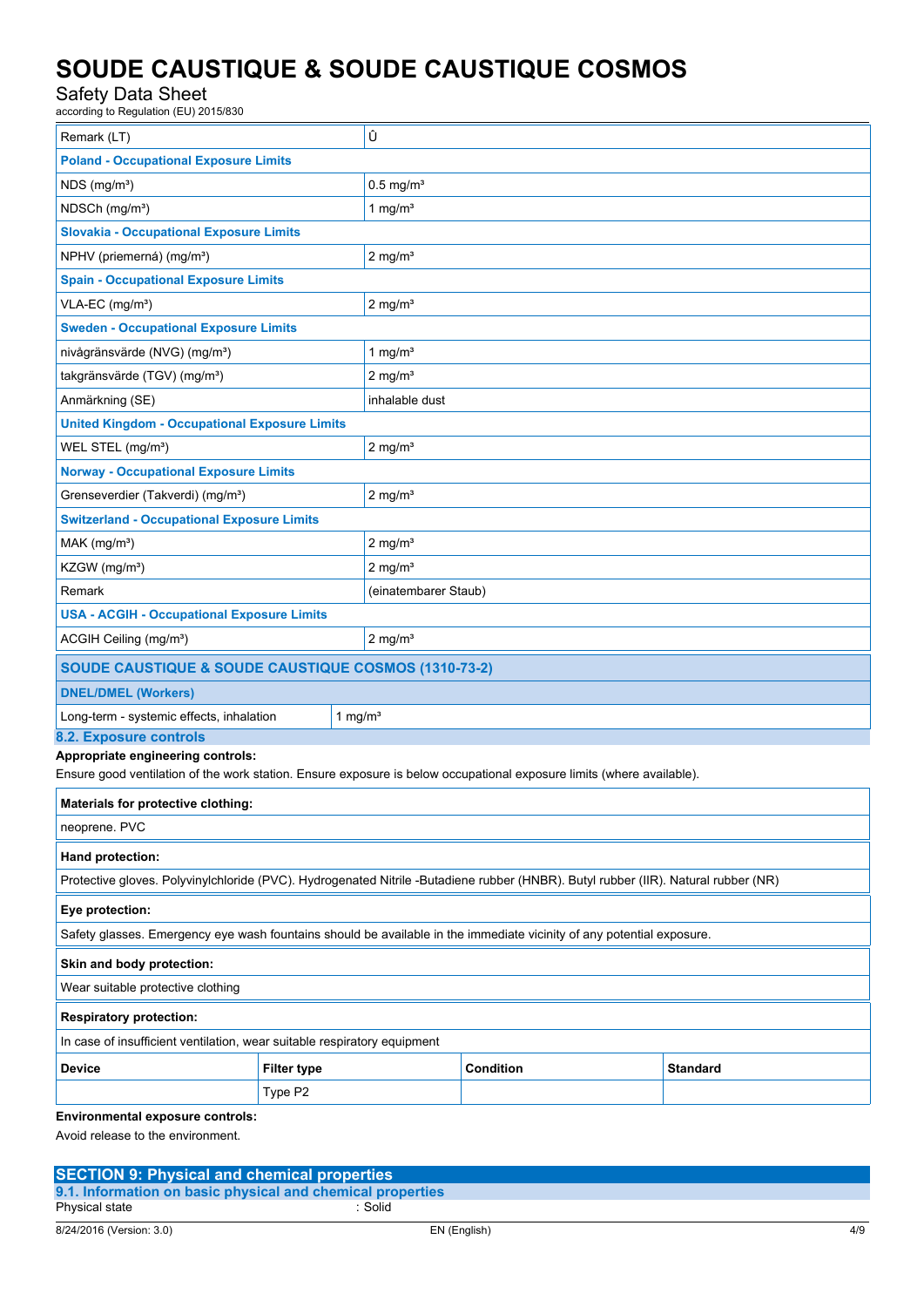### Safety Data Sheet

according to Regulation (EU) 2015/830

| Molecular mass                             | : 40.01 g/mol                            |
|--------------------------------------------|------------------------------------------|
| Colour                                     | : white.                                 |
| Odour                                      | : odourless.                             |
| Odour threshold                            | : No data available                      |
| рH                                         | : > 13                                   |
| Relative evaporation rate (butylacetate=1) | : No data available                      |
| Melting point                              | : 318.4 $^{\circ}$ C                     |
| Freezing point                             | : Not applicable                         |
| Boiling point                              | : 1.388 pression : 101.3 kPa             |
| Flash point                                | : Not applicable                         |
| Auto-ignition temperature                  | : Not applicable                         |
| Decomposition temperature                  | : No data available                      |
| Flammability (solid, gas)                  | : Non flammable.                         |
| Vapour pressure                            | : 1 hPa $739^{\circ}$ C                  |
| Relative vapour density at 20 °C           | $: 2.1320^{\circ}$ C                     |
| Relative density                           | : Not applicable                         |
| Density                                    | : 1.14 kg/m <sup>3</sup> 20 $^{\circ}$ C |
| Solubility                                 | : Soluble in alcohols.                   |
|                                            | Water: 1.1 g/l 20°C                      |
| Log Pow                                    | : No data available                      |
| Viscosity, kinematic                       | : No data available                      |
| Viscosity, dynamic                         | : No data available                      |
| Explosive properties                       | : Not applicable.                        |
| Oxidising properties                       | : No dangerous reactions known.          |
| <b>Explosive limits</b>                    | : Not applicable                         |
| 9.2. Other information                     |                                          |
| No additional information available        |                                          |

#### **SECTION 10: Stability and reactivity 10.1. Reactivity** The product is non-reactive under normal conditions of use, storage and transport. **10.2. Chemical stability** Stable under normal conditions. **10.3. Possibility of hazardous reactions** No dangerous reactions known under normal conditions of use. Reacts violently with water. May react violently with acids. Reacts exothermically with (some) acids. Gives off hydrogen by reaction with metals. **10.4. Conditions to avoid** Direct sunlight. Overheating. Moisture. gel. **10.5. Incompatible materials** metals. Water. Acids. Oxidizing agent. **10.6. Hazardous decomposition products** Hydrogen.

| 8/24/2016 (Version: 3.0)                     | EN (English)                                     | 5/9 |
|----------------------------------------------|--------------------------------------------------|-----|
| Aspiration hazard                            | : Not classified                                 |     |
| STOT-repeated exposure                       | : Not classified                                 |     |
| STOT-single exposure                         | : Corrosive to eyes, respiratory system and skin |     |
| Reproductive toxicity                        | : Not classified                                 |     |
| Carcinogenicity                              | : Not classified                                 |     |
| Germ cell mutagenicity                       | : Not classified                                 |     |
| Respiratory or skin sensitisation            | : Not classified                                 |     |
|                                              | pH: > 13                                         |     |
| Serious eye damage/irritation                | : Serious eye damage, category 1, implicit       |     |
|                                              | $pH:$ > 13                                       |     |
| Skin corrosion/irritation                    | : Causes severe skin burns and eye damage.       |     |
| Acute toxicity (inhalation)                  | : Not classified                                 |     |
| Acute toxicity (dermal)                      | : Not classified                                 |     |
| Acute toxicity (oral)                        | : Not classified                                 |     |
| 11.1. Information on toxicological effects   |                                                  |     |
| <b>SECTION 11: Toxicological information</b> |                                                  |     |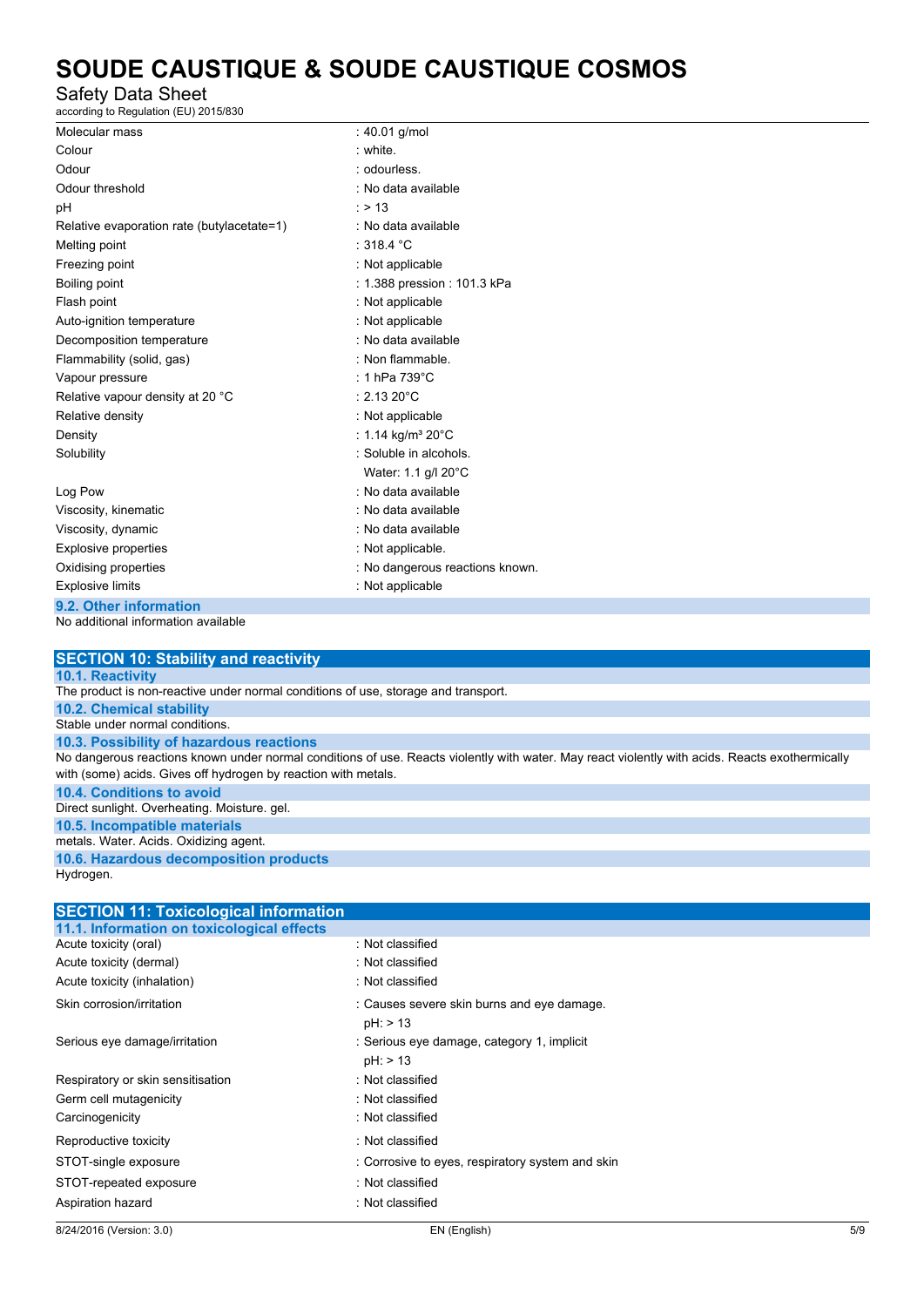Safety Data Sheet

according to Regulation (EU) 2015/830

| <b>SECTION 12: Ecological information</b>                                              |                                                                                   |  |
|----------------------------------------------------------------------------------------|-----------------------------------------------------------------------------------|--|
| 12.1. Toxicity                                                                         |                                                                                   |  |
| Ecology - general                                                                      | : Before neutralisation, the product may represent a danger to aquatic organisms. |  |
| Hazardous to the aquatic environment, short-term<br>(acute)                            | : Not classified                                                                  |  |
| Hazardous to the aquatic environment, long-term<br>(chronic)                           | : Not classified                                                                  |  |
| SOUDE CAUSTIQUE & SOUDE CAUSTIQUE COSMOS (1310-73-2)                                   |                                                                                   |  |
| LC50 fish 1                                                                            | 35 - 189 mg/l                                                                     |  |
| EC50 other aquatic organisms 1                                                         | 40.4 (48h) - Ceriodaphnia                                                         |  |
| 12.2. Persistence and degradability                                                    |                                                                                   |  |
| No additional information available                                                    |                                                                                   |  |
| 12.3. Bioaccumulative potential                                                        |                                                                                   |  |
| No additional information available                                                    |                                                                                   |  |
| 12.4. Mobility in soil                                                                 |                                                                                   |  |
| <b>SOUDE CAUSTIQUE &amp; SOUDE CAUSTIQUE COSMOS (1310-73-2)</b>                        |                                                                                   |  |
| Mobility in soil                                                                       | solubilité et mobilité importantes (eau, sol/sédiments)                           |  |
| 12.5. Results of PBT and vPvB assessment                                               |                                                                                   |  |
| <b>SOUDE CAUSTIQUE &amp; SOUDE CAUSTIQUE COSMOS (1310-73-2)</b>                        |                                                                                   |  |
| This substance/mixture does not meet the PBT criteria of REACH requiation, annex XIII  |                                                                                   |  |
| This substance/mixture does not meet the vPvB criteria of REACH regulation, annex XIII |                                                                                   |  |
| 12.6. Other adverse effects                                                            |                                                                                   |  |
| Additional information                                                                 | : Avoid release to the environment.                                               |  |

| <b>SECTION 13: Disposal considerations</b> |                                                                           |
|--------------------------------------------|---------------------------------------------------------------------------|
| 13.1. Waste treatment methods              |                                                                           |
| Waste treatment methods                    | : Neutralize remainder with acid. Dilute with plenty of water.            |
| Product/Packaging disposal recommendations | : Dispose in a safe manner in accordance with local/national regulations. |

### **SECTION 14: Transport information**

| <b>ADR</b>                                        | <b>IMDG</b>                               | <b>IATA</b>                               | <b>ADN</b>                                | <b>RID</b>                                |
|---------------------------------------------------|-------------------------------------------|-------------------------------------------|-------------------------------------------|-------------------------------------------|
| 14.1. UN number                                   |                                           |                                           |                                           |                                           |
| <b>UN 1823</b>                                    | <b>UN 1823</b>                            | <b>UN 1823</b>                            | <b>UN 1823</b>                            | <b>UN 1823</b>                            |
| 14.2. UN proper shipping name                     |                                           |                                           |                                           |                                           |
| SODIUM HYDROXIDE,<br><b>SOLID</b>                 | SODIUM HYDROXIDE,<br><b>SOLID</b>         | Sodium hydroxide, solid                   | SODIUM HYDROXIDE,<br><b>SOLID</b>         | SODIUM HYDROXIDE,<br><b>SOLID</b>         |
| <b>Transport document description</b>             |                                           |                                           |                                           |                                           |
| UN 1823 SODIUM<br>HYDROXIDE, SOLID, 8, II,<br>(E) | UN 1823 SODIUM<br>HYDROXIDE, SOLID, 8, II | UN 1823 Sodium<br>hydroxide, solid, 8, II | UN 1823 SODIUM<br>HYDROXIDE, SOLID, 8, II | UN 1823 SODIUM<br>HYDROXIDE, SOLID, 8, II |
| 14.3. Transport hazard class(es)                  |                                           |                                           |                                           |                                           |
| 8                                                 | 8                                         | 8                                         | 8                                         | 8                                         |
|                                                   |                                           |                                           |                                           |                                           |
| 14.4. Packing group                               |                                           |                                           |                                           |                                           |
| Ш                                                 | Ш                                         | Ш                                         | Ш                                         | Ш                                         |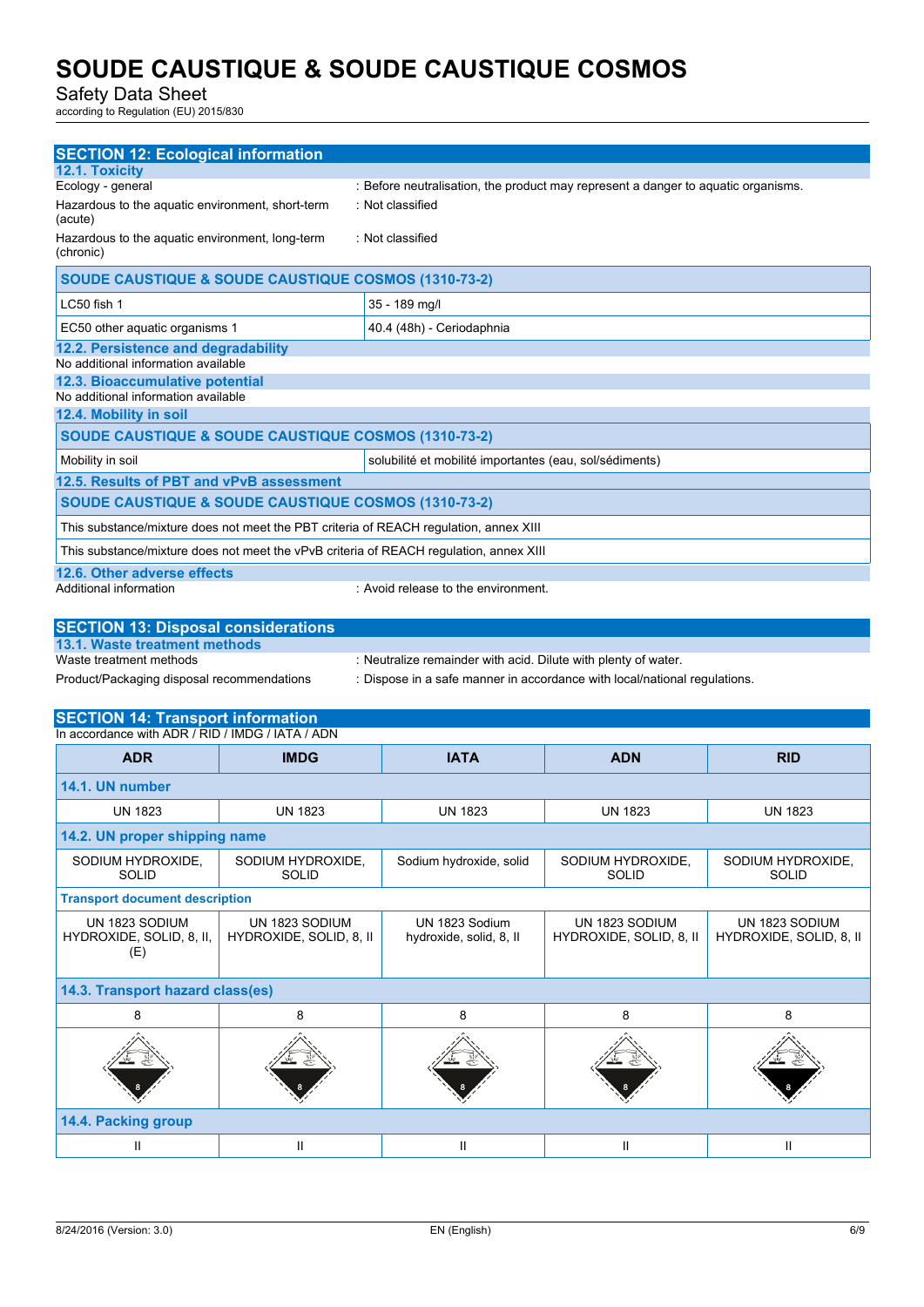### Safety Data Sheet

according to Regulation (EU) 2015/830

| <b>14.5. Environmental hazards</b>                                              |                                                               |                                       |                                       |                                       |
|---------------------------------------------------------------------------------|---------------------------------------------------------------|---------------------------------------|---------------------------------------|---------------------------------------|
| Dangerous for the<br>environment : No                                           | Dangerous for the<br>environment : No<br>Marine pollutant: No | Dangerous for the<br>environment : No | Dangerous for the<br>environment : No | Dangerous for the<br>environment : No |
| No supplementary information available                                          |                                                               |                                       |                                       |                                       |
| 14.6. Special precautions for user                                              |                                                               |                                       |                                       |                                       |
| <b>Overland transport</b>                                                       |                                                               |                                       |                                       |                                       |
| Classification code (ADR)                                                       | $\cdot$ C6                                                    |                                       |                                       |                                       |
| Limited quantities (ADR)                                                        | : 1kg                                                         |                                       |                                       |                                       |
| Excepted quantities (ADR)                                                       | E2                                                            |                                       |                                       |                                       |
| Packing instructions (ADR)                                                      |                                                               | : P002, IBC08                         |                                       |                                       |
| Special packing provisions (ADR)                                                | : B4                                                          |                                       |                                       |                                       |
| Mixed packing provisions (ADR)                                                  |                                                               | : MP10                                |                                       |                                       |
| Portable tank and bulk container instructions<br>(ADR)                          | : T3                                                          |                                       |                                       |                                       |
| Portable tank and bulk container special provisions<br>(ADR)                    |                                                               | :TP33                                 |                                       |                                       |
| Tank code (ADR)                                                                 |                                                               | : SGAN                                |                                       |                                       |
| Vehicle for tank carriage                                                       | : AT                                                          |                                       |                                       |                                       |
| Transport category (ADR)                                                        | : 2                                                           |                                       |                                       |                                       |
| Special provisions for carriage - Packages (ADR)                                | $\therefore$ V11                                              |                                       |                                       |                                       |
| Hazard identification number (Kemler No.)                                       | :80                                                           |                                       |                                       |                                       |
| Orange plates                                                                   |                                                               | 80<br>1823                            |                                       |                                       |
| Tunnel restriction code (ADR)                                                   | $\pm$ E                                                       |                                       |                                       |                                       |
| EAC code                                                                        | : 2W                                                          |                                       |                                       |                                       |
| <b>Transport by sea</b>                                                         |                                                               |                                       |                                       |                                       |
| Limited quantities (IMDG)                                                       | : 1 $kg$                                                      |                                       |                                       |                                       |
| Excepted quantities (IMDG)                                                      | E2                                                            |                                       |                                       |                                       |
| Packing instructions (IMDG)                                                     |                                                               | : P002                                |                                       |                                       |
| IBC packing instructions (IMDG)                                                 |                                                               | : IBC08                               |                                       |                                       |
| IBC special provisions (IMDG)                                                   |                                                               | : B2, B4                              |                                       |                                       |
| Tank instructions (IMDG)                                                        | : T3                                                          |                                       |                                       |                                       |
| Tank special provisions (IMDG)                                                  |                                                               | : TP33                                |                                       |                                       |
| EmS-No. (Fire)                                                                  | $: F-A$                                                       |                                       |                                       |                                       |
| EmS-No. (Spillage)                                                              | $: S-B$                                                       |                                       |                                       |                                       |
| Stowage category (IMDG)                                                         | $\therefore$ A                                                |                                       |                                       |                                       |
| Segregation (IMDG)                                                              |                                                               | : SG35                                |                                       |                                       |
| MFAG-No                                                                         | : 154                                                         |                                       |                                       |                                       |
| Air transport                                                                   |                                                               |                                       |                                       |                                       |
| PCA Excepted quantities (IATA)                                                  | $\div$ E2                                                     |                                       |                                       |                                       |
| PCA Limited quantities (IATA)                                                   |                                                               | : Y844                                |                                       |                                       |
| PCA limited quantity max net quantity (IATA)<br>PCA packing instructions (IATA) | : 5kg<br>:859                                                 |                                       |                                       |                                       |
| PCA max net quantity (IATA)                                                     | : 15kg                                                        |                                       |                                       |                                       |
| CAO packing instructions (IATA)                                                 | :863                                                          |                                       |                                       |                                       |
| CAO max net quantity (IATA)                                                     | : 50kg                                                        |                                       |                                       |                                       |
| ERG code (IATA)                                                                 | : 8L                                                          |                                       |                                       |                                       |
| Inland waterway transport                                                       |                                                               |                                       |                                       |                                       |
| Classification code (ADN)                                                       | : C6                                                          |                                       |                                       |                                       |
| Limited quantities (ADN)                                                        | : 1 kg                                                        |                                       |                                       |                                       |
| Excepted quantities (ADN)                                                       | : E2                                                          |                                       |                                       |                                       |
| Carriage permitted (ADN)                                                        | : $\sf{T}$                                                    |                                       |                                       |                                       |
| Equipment required (ADN)                                                        |                                                               | $:$ PP, EP                            |                                       |                                       |
| Number of blue cones/lights (ADN)                                               | $\colon 0$                                                    |                                       |                                       |                                       |
|                                                                                 |                                                               |                                       |                                       |                                       |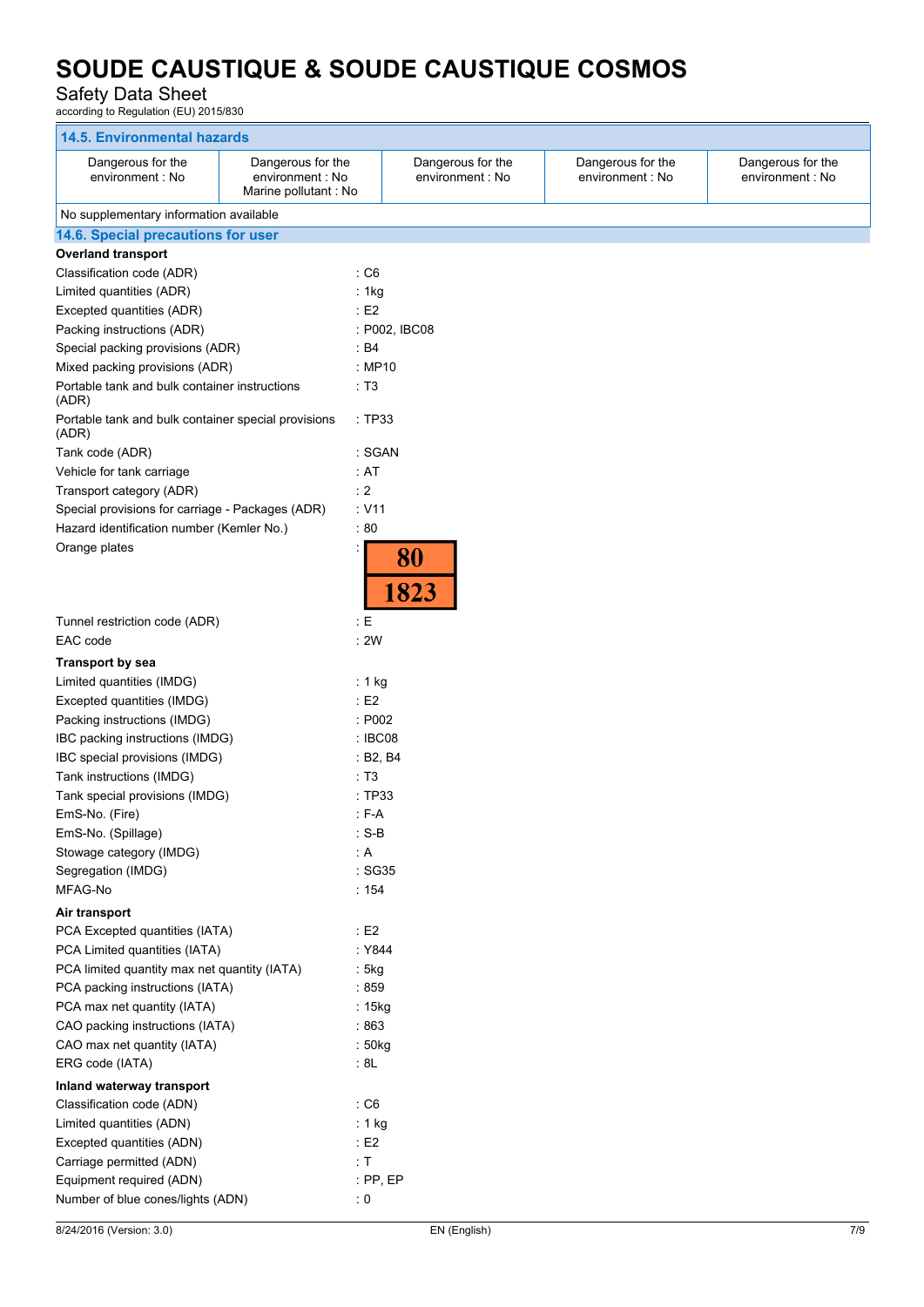### Safety Data Sheet

according to Regulation (EU) 2015/830

| <b>Rail transport</b>                                                    |               |
|--------------------------------------------------------------------------|---------------|
| Classification code (RID)                                                | : C6          |
| Limited quantities (RID)                                                 | : 1kg         |
| Excepted quantities (RID)                                                | E2            |
| Packing instructions (RID)                                               | : P002, IBC08 |
| Special packing provisions (RID)                                         | : B4          |
| Mixed packing provisions (RID)                                           | : MP10        |
| Portable tank and bulk container instructions (RID)                      | : T3          |
| Portable tank and bulk container special provisions<br>(RID)             | : TP33        |
| Tank codes for RID tanks (RID)                                           | : SGAN        |
| Transport category (RID)                                                 | : 2           |
| Special provisions for carriage – Packages (RID)                         | : W11         |
| Colis express (express parcels) (RID)                                    | $:$ CE10      |
| Hazard identification number (RID)                                       | : 80          |
| 14.7. Transport in bulk according to Annex II of Marpol and the IBC Code |               |

Not applicable

### **SECTION 15: Regulatory information**

**15.1. Safety, health and environmental regulations/legislation specific for the substance or mixture**

#### **15.1.1. EU-Regulations**

No REACH Annex XVII restrictions

SOUDE CAUSTIQUE & SOUDE CAUSTIQUE COSMOS is not on the REACH Candidate List

SOUDE CAUSTIQUE & SOUDE CAUSTIQUE COSMOS is not on the REACH Annex XIV List

SOUDE CAUSTIQUE & SOUDE CAUSTIQUE COSMOS is not subject to Regulation (EU) No 649/2012 of the European Parliament and of the Council of 4 july 2012 concerning the export and import of hazardous chemicals.

SOUDE CAUSTIQUE & SOUDE CAUSTIQUE COSMOS is not subject to Regulation (EU) No 2019/1021 of the European Parliament and of the Council of 20 June 2019 on persistent organic pollutants

#### **15.1.2. National regulations**

Listed on the AICS (Australian Inventory of Chemical Substances) Listed on the United States TSCA (Toxic Substances Control Act) inventory Listed on the Canadian DSL (Domestic Substances List) Listed on the Korean ECL (Existing Chemicals List) Listed on the EEC inventory EINECS (European Inventory of Existing Commercial Chemical Substances) Listed on the Japanese ENCS (Existing & New Chemical Substances) inventory Listed on IECSC (Inventory of Existing Chemical Substances Produced or Imported in China) Listed on PICCS (Philippines Inventory of Chemicals and Chemical Substances) Listed on NZIoC (New Zealand Inventory of Chemicals)

#### **Germany**

| Reference to AwSV                                                                    | : Water hazard class (WGK) 1, Slightly hazardous to water (Classification according to<br>VwVwS, Annex 1 or 2; ID No. 142) |
|--------------------------------------------------------------------------------------|----------------------------------------------------------------------------------------------------------------------------|
| 12th Ordinance Implementing the Federal<br>Immission Control Act - 12. BlmSchV       | : Is not subject of the 12. BlmSchV (Hazardous Incident Ordinance)                                                         |
| <b>Netherlands</b>                                                                   |                                                                                                                            |
| SZW-lijst van kankerverwekkende stoffen                                              | : The substance is not listed                                                                                              |
| SZW-lijst van mutagene stoffen                                                       | : The substance is not listed                                                                                              |
| NIET-limitatieve lijst van voor de voortplanting<br>giftige stoffen – Borstvoeding   | : The substance is not listed                                                                                              |
| NIET-limitatieve lijst van voor de voortplanting<br>giftige stoffen – Vruchtbaarheid | : The substance is not listed                                                                                              |
| NIET-limitatieve lijst van voor de voortplanting<br>giftige stoffen – Ontwikkeling   | : The substance is not listed                                                                                              |
| <b>Denmark</b>                                                                       |                                                                                                                            |
| Danish National Regulations                                                          | : Young people below the age of 18 years are not allowed to use the product                                                |
| 15.2. Chemical safety assessment                                                     |                                                                                                                            |
| A chemical safety assessment has been carried out                                    |                                                                                                                            |

disponible sur demande.